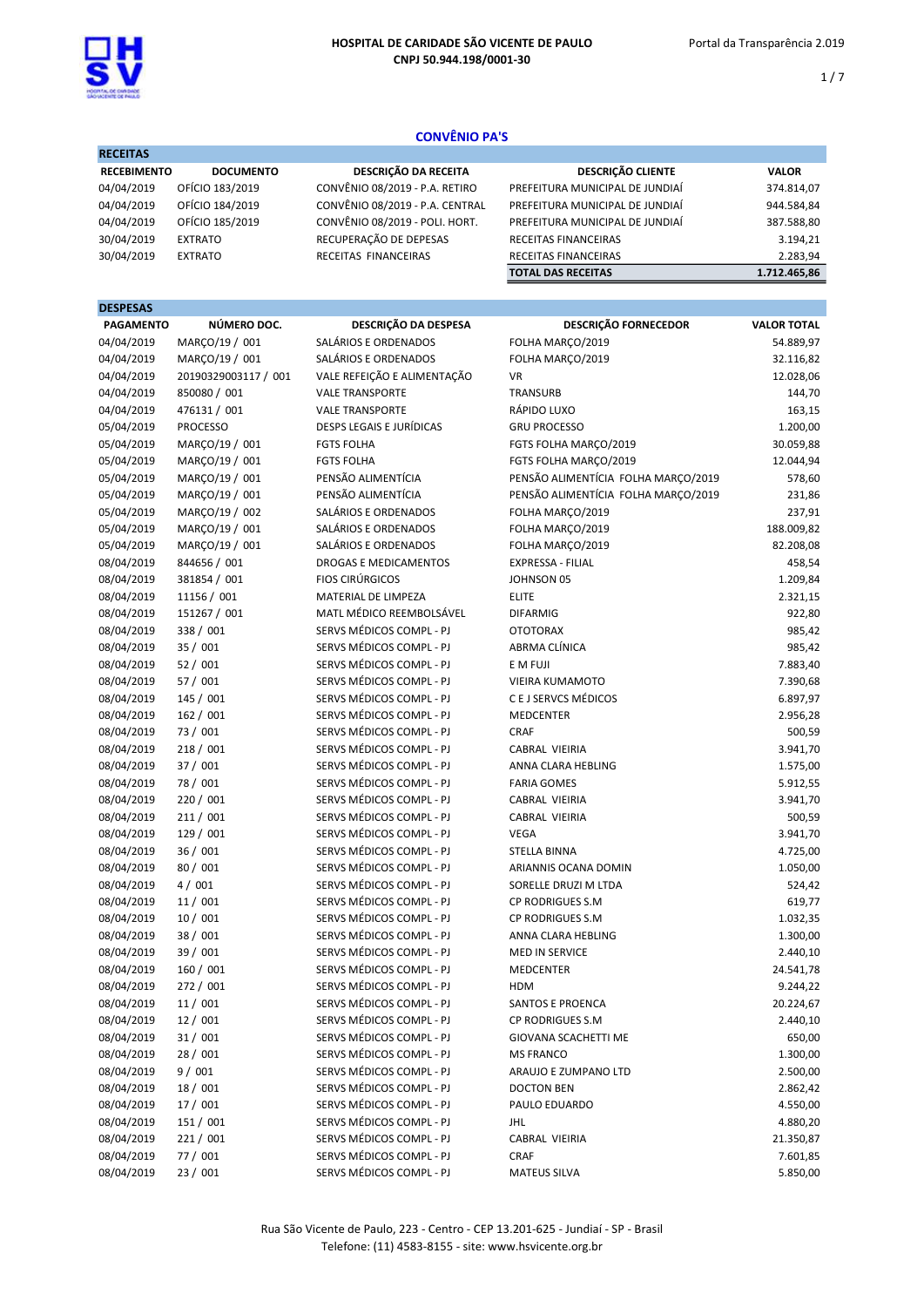

| 08/04/2019 | 21/001         | SERVS MÉDICOS COMPL - PJ    | <b>MAIARA BRUNHARA</b>            | 11.872,02 |
|------------|----------------|-----------------------------|-----------------------------------|-----------|
| 08/04/2019 | 762 / 001      | SERVS MÉDICOS COMPL - PJ    | <b>NV</b>                         | 2.346,25  |
| 08/04/2019 | 146 / 001      | SERVS MÉDICOS COMPL - PJ    | <b>CAROLINE MORALES</b>           | 1.548,52  |
| 08/04/2019 | 6/001          | SERVS MÉDICOS COMPL - PJ    | <b>VICTOR RODRIGUES</b>           | 1.650,00  |
| 08/04/2019 | 37 / 001       | SERVS MÉDICOS COMPL - PJ    | <b>STELLA BINNA</b>               | 7.250,00  |
| 08/04/2019 | 14/001         | SERVS MÉDICOS COMPL - PJ    | <b>CODREANSCHI BERTOCHE</b>       | 11.050,00 |
| 08/04/2019 | 46 / 001       | SERVS MÉDICOS COMPL - PJ    | <b>GUARANA</b>                    | 11.872,02 |
| 08/04/2019 | 764 / 001      | SERVS MÉDICOS COMPL - PJ    | NV                                | 13.279,77 |
|            |                |                             |                                   |           |
| 08/04/2019 | 24/001         | SERVS MÉDICOS COMPL - PJ    | <b>TATIANI CERIONI TOTH</b>       | 3.900,00  |
| 08/04/2019 | 80 / 001       | SERVS MÉDICOS COMPL - PJ    | <b>MARCELA SCHWARZ</b>            | 8.200,00  |
| 08/04/2019 | 107 / 001      | SERVS MÉDICOS COMPL - PJ    | <b>TALLES RAVID</b>               | 8.258,80  |
| 08/04/2019 | 107 / 001      | SERVS MÉDICOS COMPL - PJ    | <b>BRUNA DIAS</b>                 | 524,42    |
| 08/04/2019 | 117 / 001      | SERVS MÉDICOS COMPL - PJ    | AMS                               | 1.830,08  |
| 08/04/2019 | 50 / 001       | SERVS MÉDICOS COMPL - PJ    | <b>GUERRA E HUNGRIA</b>           | 2.252,40  |
| 08/04/2019 | 101 / 001      | SERVS MÉDICOS COMPL - PJ    | MARCOS SILVA QUEIROZ              | 6.194,10  |
| 08/04/2019 | 164/001        | SERVS MÉDICOS COMPL - PJ    | SILVA E CASTILHO M L              | 15.626,02 |
| 08/04/2019 | 56 / 001       | SERVS MÉDICOS COMPL - PJ    | <b>ABREU COSTA</b>                | 2.064,70  |
| 08/04/2019 | 80 / 001       | SERVS MÉDICOS COMPL - PJ    | <b>JESSICA ALINE MOURA</b>        | 11.355,85 |
|            |                | SERVS MÉDICOS COMPL - PJ    |                                   | 3.988,62  |
| 08/04/2019 | 77 / 001       |                             | NASCIMENTO E GOMES                |           |
| 08/04/2019 | 76 / 001       | SERVS MÉDICOS COMPL - PJ    | <b>GALVES</b>                     | 9.103,45  |
| 08/04/2019 | 68 / 001       | SERVS MÉDICOS COMPL - PJ    | <b>NOLETO JARDIM</b>              | 985,42    |
| 08/04/2019 | 81/001         | SERVS MÉDICOS COMPL - PJ    | ARIANNIS OCANA DOMIN              | 9.450,00  |
| 08/04/2019 | 128 / 001      | SERVS MÉDICOS COMPL - PJ    | <b>VEGA</b>                       | 5.912,55  |
| 08/04/2019 | 422 / 001      | SERVS MÉDICOS COMPL - PJ    | <b>ONCO PELVIC</b>                | 985,43    |
| 08/04/2019 | 9/001          | SERVS MÉDICOS COMPL - PJ    | CP RODRIGUES S.M                  | 985,42    |
| 08/04/2019 | 72 / 001       | SERVS MÉDICOS COMPL - PJ    | <b>CRAF</b>                       | 1.970,85  |
| 08/04/2019 | 219 / 001      | SERVS MÉDICOS COMPL - PJ    | CABRAL VIEIRIA                    | 1.970,85  |
| 08/04/2019 | 97 / 001       | SERVS MÉDICOS COMPL - PJ    | <b>VB HEALTHCARE</b>              | 985,42    |
| 08/04/2019 |                |                             | ABRMA CLÍNICA                     |           |
|            | 34/001         | SERVS MÉDICOS COMPL - PJ    |                                   | 2.463,56  |
| 08/04/2019 | 161 / 001      | SERVS MÉDICOS COMPL - PJ    | <b>MEDCENTER</b>                  | 985,43    |
| 08/04/2019 | 421 / 001      | SERVS MÉDICOS COMPL - PJ    | <b>ONCO PELVIC</b>                | 3.448,99  |
| 08/04/2019 | 18 / 001       | SERVS MÉDICOS COMPL - PJ    | AMN SERVIÇOS                      | 4.200,00  |
| 08/04/2019 | 154 / 001      | SERVS MÉDICOS COMPL - PJ    | SOUSA MARQUES                     | 2.956,27  |
| 08/04/2019 | 35 / 001       | SERVS MÉDICOS COMPL - PJ    | <b>STELLA BINNA</b>               | 2.100,00  |
| 08/04/2019 | 165 / 001      | SERVS MÉDICOS COMPL - PJ    | SILVA E CASTILHO M L              | 985,42    |
| 08/04/2019 | 217 / 001      | SERVS MÉDICOS COMPL - PJ    | CABRAL VIEIRIA                    | 500,59    |
| 08/04/2019 | 84 / 001       | SERVS MÉDICOS COMPL - PJ    | PUPO HEALTHCARE                   | 7.883,40  |
| 08/04/2019 | 77 / 001       | SERVS MÉDICOS COMPL - PJ    | <b>FARIA GOMES</b>                | 6.897,97  |
| 08/04/2019 | 8/001          | SERVS MÉDICOS COMPL - PJ    | MPS SERVIÇOS MÉDICOS              | 1.050,00  |
|            |                |                             |                                   |           |
| 09/04/2019 | 2/001          | SERVS MÉDICOS COMPL - PJ    | <b>LUCIANA VITTURI</b>            | 2.956,27  |
| 09/04/2019 | 1/001          | SERVS MÉDICOS COMPL - PJ    | LUCIANA VITTURI                   | 4.504,80  |
| 09/04/2019 | 7914 / 001     | <b>UNIFORMES</b>            | <b>FBS THAILES</b>                | 4.355,00  |
| 10/04/2019 | 13387 / 001    | ASSISTÊNCIA ODONTOLÓGICA    | <b>UNIODONTO</b>                  | 2.298,20  |
| 10/04/2019 | 13387 / 001    | ASSISTÊNCIA ODONTOLÓGICA    | <b>UNIODONTO</b>                  | 749,20    |
| 10/04/2019 | 143560 / 002   | DROGAS E MEDICAMENTOS       | ABL                               | 631,25    |
| 10/04/2019 | 10/12 / 001    | LOCAÇÃO DE IMÓVEIS          | ALUGUÉL                           | 3.309,16  |
| 10/04/2019 | 10/12 / 001    | LOCAÇÃO DE IMÓVEIS          | ALUGUÉL                           | 3.309,17  |
| 10/04/2019 | 851446 / 001   | <b>VALE TRANSPORTE</b>      | TRANSURB                          | 462,18    |
| 10/04/2019 | MARCO/19 / 001 | VRS A REPASSAR-FOLHA        | CONVÊNIO CLUBE IPIRANGA           | 80,00     |
| 10/04/2019 | MARCO/19 / 001 |                             | CONVÊNIO FARMAVIDA                |           |
|            |                | VRS A REPASSAR-FOLHA        |                                   | 2.505,02  |
| 10/04/2019 | MARÇO/19 / 001 | VRS A REPASSAR-FOLHA        | CONVÊNIO CLUBE IPIRANGA           | 40,00     |
| 10/04/2019 | MARÇO/19 / 001 | VRS A REPASSAR-FOLHA        | CONVÊNIO FARMAVIDA                | 432,23    |
| 11/04/2019 | 666128 / 001   | MATL MÉDICO REEMBOLSÁVEL    | <b>MAFRA MATRIZ</b>               | 342,00    |
| 11/04/2019 | 607257 / 001   | MATL MÉDICO REEMBOLSÁVEL    | MACROMED - MATRIZ                 | 273,25    |
| 11/04/2019 | 4641 / 001     | <b>OUTROS CUSTOS GERAIS</b> | APONTO SISTEMA DIMEP              | 32,00     |
| 11/04/2019 | 12714 / 001    | <b>OUTROS MATERIAIS</b>     | <b>MARTCIRUR</b>                  | 360,00    |
| 11/04/2019 | MARÇO/19 / 001 | VRS A REPASSAR-FOLHA        | CONTRIBUIÇÃO CONFEDERATIVA        | 622,70    |
| 11/04/2019 | MARÇO/19 / 001 | VRS A REPASSAR-FOLHA        | CONTRIBUIÇÃO SIND SAÚDE           | 61,59     |
| 11/04/2019 | MARÇO/19 / 001 | VRS A REPASSAR-FOLHA        | CONV C.E.F. A REPASSAR EMPRÉSTIMO | 1.576,69  |
| 11/04/2019 | MARÇO/19 / 001 | VRS A REPASSAR-FOLHA        | CONTRIBUIÇÃO CONFEDERATIVA        | 471,84    |
|            |                |                             |                                   |           |
| 11/04/2019 | MARÇO/19 / 001 | VRS A REPASSAR-FOLHA        | CONV C.E.F. A REPASSAR EMPRÉSTIMO | 849,30    |
| 12/04/2019 | 42977 / 001    | DROGAS E MEDICAMENTOS       | DBS                               | 889,92    |
| 12/04/2019 | 2217018 / 001  | DROGAS E MEDICAMENTOS       | CRISTALIA                         | 13.195,00 |
| 12/04/2019 | 111107 / 001   | DROGAS E MEDICAMENTOS       | SANOBIOL                          | 2.363,92  |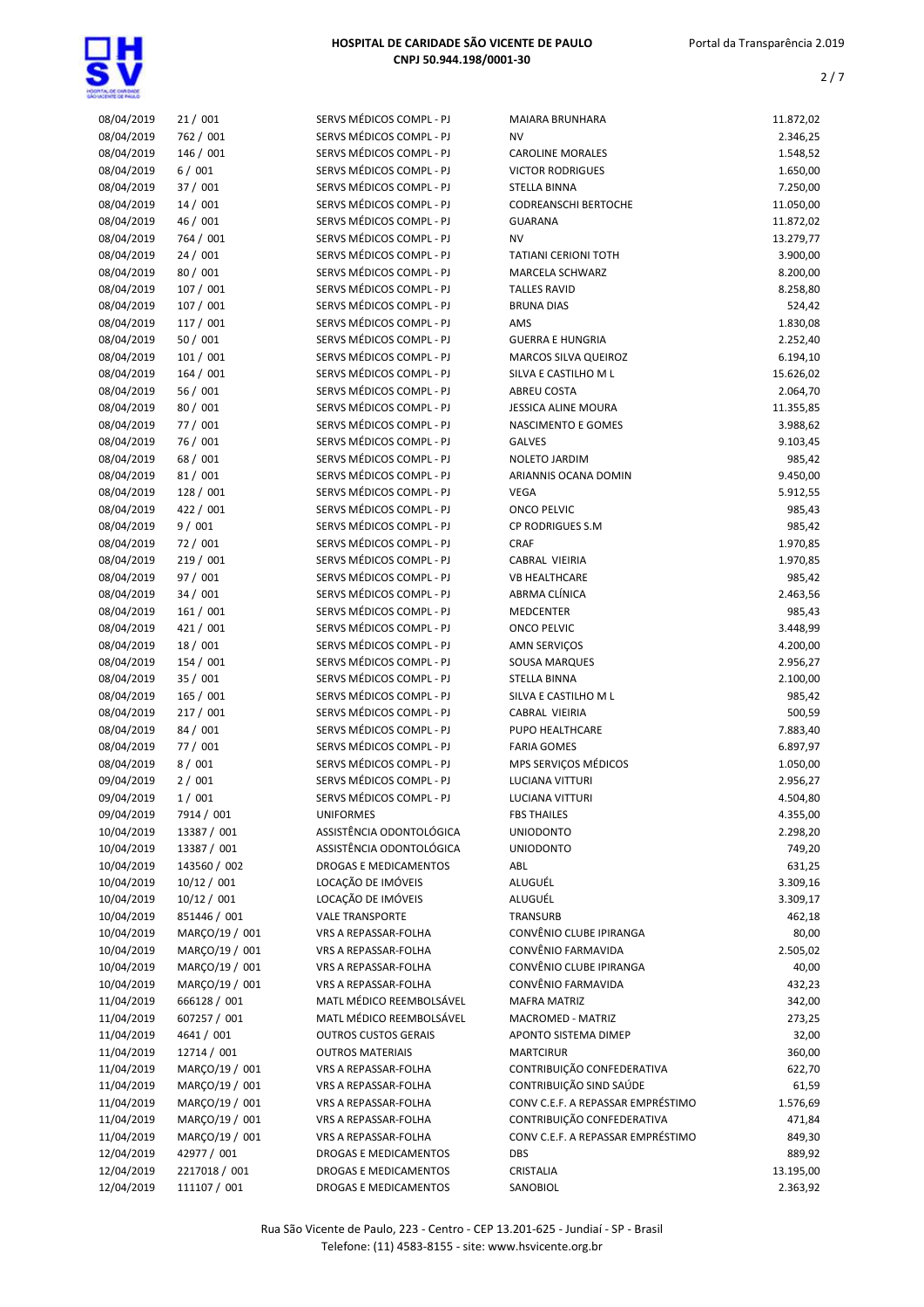

| 12/04/2019               | 205220 / 001         | MATL MÉDICO REEMBOLSÁVEL                         | <b>DUPATRI CNPJ 64 SP</b>          | 361,90          |
|--------------------------|----------------------|--------------------------------------------------|------------------------------------|-----------------|
| 12/04/2019               | 890 / 001            | MATL MÉDICO REEMBOLSÁVEL                         | FOX INDÚSTRIA                      | 130,00          |
| 12/04/2019               | 2217018 / 001        | MEDICAMENTOS CONTROLADOS                         | CRISTÁLIA                          | 840,00          |
| 12/04/2019               | MARÇO/19 / 001       | VRS A REPASSAR-FOLHA                             | <b>CONSIGNADO SANTANDER</b>        | 11.840,12       |
| 12/04/2019               | MARÇO/19 / 001       | VRS A REPASSAR-FOLHA                             | <b>CONSIGNADO SANTANDER</b>        | 5.119,62        |
| 15/04/2019               | 281067 / 001         | <b>DROGAS E MEDICAMENTOS</b>                     | SUPERMED FINAL 07                  | 325,44          |
| 15/04/2019               | 1545314 / 001        | DROGAS E MEDICAMENTOS                            | EUROFARMA 69                       | 378,00          |
| 15/04/2019               | 283237 / 001         | FILMES E QUÍMICOS                                | SUPERMED FINAL 07                  | 208,20          |
| 15/04/2019               | 746753 / 001         | IMPRESSOS E MATL DE EXP.                         | PAPEL ITUPEVA                      | 346,00          |
| 15/04/2019               | 746803 / 001         | MATERIAL DE LIMPEZA                              | PAPEL ITUPEVA                      | 274,80          |
| 15/04/2019               | 2819410 / 001        | MATERIAL DE LIMPEZA                              | <b>SALES</b>                       | 244,80          |
| 15/04/2019               | 1060464 / 001        | MATL MÉDICO REEMBOLSÁVEL                         | CIRÚRGICA FERNANDES                | 2.234,00        |
| 15/04/2019               | 325 / 001            | MATL MÉDICO REEMBOLSÁVEL                         | <b>CITYMED</b>                     | 1.104,00        |
| 15/04/2019               | 1902 / 001           | MATL MÉDICO REEMBOLSÁVEL                         | SEROPLAST                          | 130,00          |
| 15/04/2019               | 33166 / 001          | MATL MÉDICO REEMBOLSÁVEL                         | <b>MEDICONE</b>                    | 528,00          |
| 15/04/2019               | 283237 / 001         | MATL MÉDICO REEMBOLSÁVEL                         | SUPERMED FINAL 07                  | 1.218,76        |
| 15/04/2019               | 1125346 / 001        | MATL MÉDICO REEMBOLSÁVEL                         | FRESENIUS MATRIZ 04                | 1.129,50        |
| 16/04/2019               | 26582031 / 001       | <b>ENERGIA ELÉTRICA</b>                          | <b>CPFL</b>                        | 17.475,25       |
| 16/04/2019               | 100606 / 001         | MATERIAL DE LIMPEZA                              | <b>ITW FLUIDS E HYGIENE</b>        | 3.144,54        |
| 16/04/2019               | 3375 / 001           | MATL MÉDICO REEMBOLSÁVEL                         | SUPERMED FINAL 07                  | 463,20          |
| 16/04/2019               | 160147 / 001         | MATL MÉDICO REEMBOLSÁVEL                         | CIRUR SAO JOSE 04                  | 442,50          |
| 16/04/2019               | 655242 / 001         | MATL MÉDICO REEMBOLSÁVEL                         | <b>MAFRA MATRIZ</b>                | 344,00          |
| 16/04/2019               | 274310 / 001         | MATL MÉDICO REEMBOLSÁVEL                         | <b>POLAR FIX</b>                   | 588,00          |
| 17/04/2019               | 26783100 / 001       | <b>ENERGIA ELÉTRICA</b>                          | <b>CPFL</b>                        | 135,37          |
| 17/04/2019               | 26783099 / 001       | <b>ENERGIA ELÉTRICA</b>                          | <b>CPFL</b>                        | 439,58          |
| 17/04/2019               | 25054682 / 001       | <b>ENERGIA ELÉTRICA</b>                          | CPFL                               | 771,36          |
| 17/04/2019               | 1078 / 001           | IMPRESSOS E MATL DE EXP.                         | <b>GRÁFICA MEGA FLEX</b>           | 308,50          |
| 17/04/2019               | 3346 / 001           | MATERIAL DE LIMPEZA                              | <b>GREEN BAGS</b>                  | 1.125,76        |
| 17/04/2019               | 209448 / 001         | MATL MÉDICO REEMBOLSÁVEL                         | <b>ALFALAGOS LTDA</b>              | 1.424,00        |
| 17/04/2019               | 20190412000575 / 001 | VALE REFEIÇÃO E ALIMENTAÇÃO                      | VR                                 | 1.320,00        |
| 17/04/2019               | 20190412000543 / 001 | VALE REFEIÇÃO E ALIMENTAÇÃO                      | VR                                 | 18.653,25       |
| 17/04/2019               | 20190412000549 / 001 | VALE REFEIÇÃO E ALIMENTAÇÃO                      | <b>VR</b>                          | 7.040,00        |
| 18/04/2019               | D-338 / 001          | <b>IMPOSTO FEDERAL</b>                           | IRRF - P. JURÍDICA                 | 15,75           |
| 18/04/2019               | $D-168/001$          | <b>IMPOSTO FEDERAL</b>                           | PIS/COFINS/CSLL                    | 139,50          |
| 18/04/2019               | $D-215/001$          | <b>IMPOSTO FEDERAL</b>                           | PIS/COFINS/CSLL                    | 223,20          |
| 18/04/2019               | $D-57/001$           | <b>IMPOSTO FEDERAL</b>                           | IRRF - P. JURÍDICA                 | 118,13          |
| 18/04/2019               | $D-218/001$          | <b>IMPOSTO FEDERAL</b>                           | IRRF - P. JURÍDICA                 | 63,00           |
| 18/04/2019               | $D-113/001$          | <b>IMPOSTO FEDERAL</b>                           | IRRF - P. JURÍDICA                 | 54,00           |
| 18/04/2019               | $D-164/001$          | <b>IMPOSTO FEDERAL</b>                           | IRRF - P. JURÍDICA                 | 37,50           |
| 18/04/2019               | $D-134 / 001$        | <b>IMPOSTO FEDERAL</b>                           | IRRF - P. JURÍDICA                 | 18,00           |
| 18/04/2019               | $D-35/001$           | <b>IMPOSTO FEDERAL</b>                           | IRRF - P. JURÍDICA                 | 15,75           |
| 18/04/2019               | $D-77/001$           | <b>IMPOSTO FEDERAL</b>                           | PIS/COFINS/CSLL                    | 97,65           |
| 18/04/2019               | D-157 / 001          | <b>IMPOSTO FEDERAL</b>                           | PIS/COFINS/CSLL                    | 97,65           |
| 18/04/2019               | $D-212/001$          | <b>IMPOSTO FEDERAL</b>                           | PIS/COFINS/CSLL                    | 83,70           |
| 18/04/2019               | D-334 / 001          | <b>IMPOSTO FEDERAL</b>                           | PIS/COFINS/CSLL                    | 73,24           |
| 18/04/2019               | $D-158/001$          | <b>IMPOSTO FEDERAL</b>                           | PIS/COFINS/CSLL                    | 27,90           |
| 18/04/2019               | $D-192/001$          | <b>IMPOSTO FEDERAL</b>                           | IRRF - P. JURÍDICA                 | 54,00           |
| 18/04/2019               | D-212 / 001          | <b>IMPOSTO FEDERAL</b>                           | IRRF - P. JURÍDICA                 | 27,00           |
|                          | D-56 / 001           | <b>IMPOSTO FEDERAL</b>                           |                                    |                 |
| 18/04/2019               | D-206 / 001          |                                                  | PIS/COFINS/CSLL                    | 415,01          |
| 18/04/2019<br>18/04/2019 | D-83 / 001           | <b>IMPOSTO FEDERAL</b><br><b>IMPOSTO FEDERAL</b> | PIS/COFINS/CSLL<br>PIS/COFINS/CSLL | 146,48<br>27,90 |
| 18/04/2019               | $D-52/001$           | <b>IMPOSTO FEDERAL</b>                           | IRRF - P. JURÍDICA                 | 126,00          |
| 18/04/2019               | $D-220/001$          | <b>IMPOSTO FEDERAL</b>                           | IRRF - P. JURÍDICA                 | 63,00           |
|                          | D-203 / 001          |                                                  |                                    |                 |
| 18/04/2019               | $D-126/001$          | <b>IMPOSTO FEDERAL</b>                           | PIS/COFINS/CSLL                    | 292,95          |
| 18/04/2019               |                      | <b>IMPOSTO FEDERAL</b>                           | PIS/COFINS/CSLL                    | 292,95          |
| 18/04/2019               | D-199 / 001          | <b>IMPOSTO FEDERAL</b>                           | PIS/COFINS/CSLL                    | 195,30          |
| 18/04/2019               | D-420 / 001          | <b>IMPOSTO FEDERAL</b>                           | IRRF - P. JURÍDICA                 | 72,00           |
| 18/04/2019               | $D-129/001$          | <b>IMPOSTO FEDERAL</b>                           | IRRF - P. JURÍDICA                 | 63,00           |
| 18/04/2019               | $D-68/001$           | <b>IMPOSTO FEDERAL</b>                           | IRRF - P. JURÍDICA                 | 54,00           |
| 18/04/2019               | $D-168/001$          | <b>IMPOSTO FEDERAL</b>                           | IRRF - P. JURÍDICA                 | 45,00           |
| 18/04/2019               | $D-51/001$           | <b>IMPOSTO FEDERAL</b>                           | IRRF - P. JURÍDICA                 | 18,00           |
| 18/04/2019               | $D-167/001$          | <b>IMPOSTO FEDERAL</b>                           | PIS/COFINS/CSLL                    | 390,60          |
| 18/04/2019               | $D-164/001$          | <b>IMPOSTO FEDERAL</b>                           | PIS/COFINS/CSLL                    | 116,25          |
| 18/04/2019               | $D-192/001$          | <b>IMPOSTO FEDERAL</b>                           | PIS/COFINS/CSLL                    | 167,40          |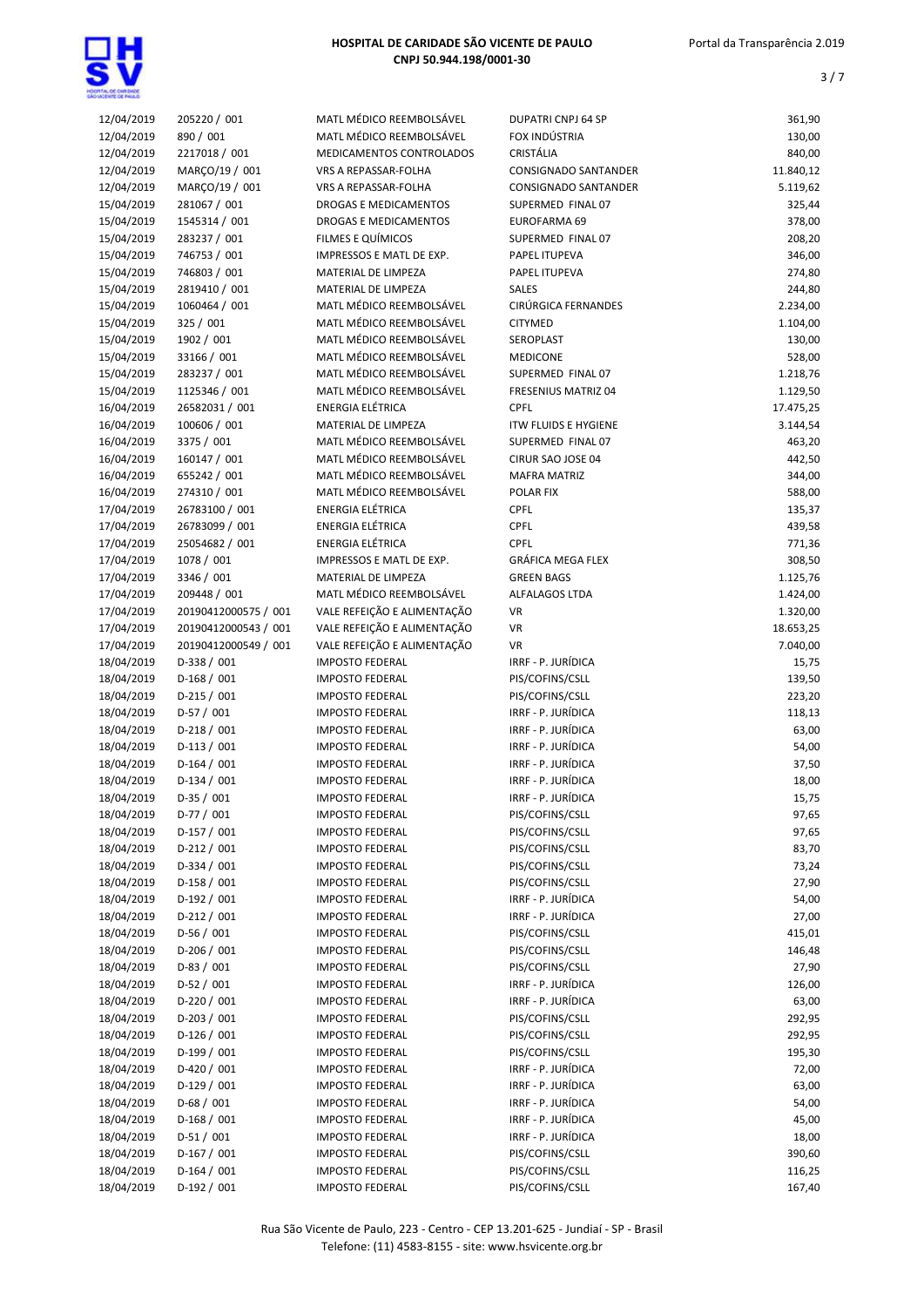| 18/04/2019 | $D-79/001$    | <b>IMPOSTO FEDERAL</b> | PIS/COFINS/CSLL    | 27,90    |
|------------|---------------|------------------------|--------------------|----------|
| 18/04/2019 | $D-431/001$   | <b>IMPOSTO FEDERAL</b> | IRRF - P. JURÍDICA | 135,00   |
| 18/04/2019 | $D-145/001$   | <b>IMPOSTO FEDERAL</b> | IRRF - P. JURÍDICA | 110,25   |
| 18/04/2019 | D-158 / 001   | <b>IMPOSTO FEDERAL</b> | IRRF - P. JURÍDICA | 9,00     |
| 18/04/2019 | $D-431/001$   | <b>IMPOSTO FEDERAL</b> | PIS/COFINS/CSLL    | 418,50   |
| 18/04/2019 | $D-68/001$    | <b>IMPOSTO FEDERAL</b> | PIS/COFINS/CSLL    | 167,40   |
| 18/04/2019 | $D-113 / 001$ | <b>IMPOSTO FEDERAL</b> | PIS/COFINS/CSLL    | 167,40   |
|            |               | <b>IMPOSTO FEDERAL</b> |                    |          |
| 18/04/2019 | $D-68/001$    |                        | PIS/COFINS/CSLL    | 24,41    |
| 18/04/2019 | $D-167/001$   | <b>IMPOSTO FEDERAL</b> | IRRF - P. JURÍDICA | 126,00   |
| 18/04/2019 | $D-119/001$   | <b>IMPOSTO FEDERAL</b> | IRRF - P. JURÍDICA | 72,00    |
| 18/04/2019 | $D-49/001$    | <b>IMPOSTO FEDERAL</b> | PIS/COFINS/CSLL    | 439,43   |
| 18/04/2019 | $D-119/001$   | <b>IMPOSTO FEDERAL</b> | PIS/COFINS/CSLL    | 223,20   |
| 18/04/2019 | D-420 / 001   | <b>IMPOSTO FEDERAL</b> | PIS/COFINS/CSLL    | 223,20   |
| 18/04/2019 | $D-134/001$   | <b>IMPOSTO FEDERAL</b> | PIS/COFINS/CSLL    | 55,80    |
| 18/04/2019 | $D-51/001$    | <b>IMPOSTO FEDERAL</b> | PIS/COFINS/CSLL    | 55,80    |
| 18/04/2019 | $D-204 / 001$ | <b>IMPOSTO FEDERAL</b> | PIS/COFINS/CSLL    | 24,41    |
|            | $D-78/001$    |                        | IRRF - P. JURÍDICA |          |
| 18/04/2019 |               | <b>IMPOSTO FEDERAL</b> |                    | 94,50    |
| 18/04/2019 | $D-215/001$   | <b>IMPOSTO FEDERAL</b> | IRRF - P. JURÍDICA | 72,00    |
| 18/04/2019 | $D-162/001$   | <b>IMPOSTO FEDERAL</b> | IRRF - P. JURÍDICA | 47,25    |
| 18/04/2019 | $D-540/001$   | <b>IMPOSTO FEDERAL</b> | IRRF - P. JURÍDICA | 18,00    |
| 18/04/2019 | $D-76/001$    | <b>IMPOSTO FEDERAL</b> | PIS/COFINS/CSLL    | 415,01   |
| 18/04/2019 | $D-540 / 001$ | <b>IMPOSTO FEDERAL</b> | PIS/COFINS/CSLL    | 55,80    |
| 18/04/2019 | $D-10/001$    | <b>IMPOSTO FEDERAL</b> | IRRF - P. JURÍDICA | 16,50    |
| 18/04/2019 | $D-146/001$   | <b>IMPOSTO FEDERAL</b> | IRRF - P. JURÍDICA | 24,75    |
| 18/04/2019 | $D-74/001$    | <b>IMPOSTO FEDERAL</b> | PIS/COFINS/CSLL    | 881,18   |
|            |               |                        |                    |          |
| 18/04/2019 | $D-9/001$     | <b>IMPOSTO FEDERAL</b> | PIS/COFINS/CSLL    | 1.211,33 |
| 18/04/2019 | D-105 / 001   | <b>IMPOSTO FEDERAL</b> | PIS/COFINS/CSLL    | 588,23   |
| 18/04/2019 | $D-161/001$   | <b>IMPOSTO FEDERAL</b> | PIS/COFINS/CSLL    | 127,88   |
| 18/04/2019 | $D-272 / 001$ | <b>IMPOSTO FEDERAL</b> | IRRF - P. JURÍDICA | 147,75   |
| 18/04/2019 | $D-39/001$    | <b>IMPOSTO FEDERAL</b> | IRRF - P. JURÍDICA | 39,00    |
| 18/04/2019 | $D-12/001$    | <b>IMPOSTO FEDERAL</b> | IRRF - P. JURÍDICA | 39,00    |
| 18/04/2019 | $D-745/001$   | <b>IMPOSTO FEDERAL</b> | PIS/COFINS/CSLL    | 116,25   |
| 18/04/2019 | $D-11/001$    | <b>IMPOSTO FEDERAL</b> | IRRF - P. JURÍDICA | 323,25   |
| 18/04/2019 | $D-21/001$    | <b>IMPOSTO FEDERAL</b> | IRRF - P. JURÍDICA | 189,75   |
| 18/04/2019 | $D-80/001$    | <b>IMPOSTO FEDERAL</b> | IRRF - P. JURÍDICA | 181,50   |
|            |               |                        |                    |          |
| 18/04/2019 | D-77 / 001    | <b>IMPOSTO FEDERAL</b> | IRRF - P. JURÍDICA | 63,75    |
| 18/04/2019 | $D-70/001$    | <b>IMPOSTO FEDERAL</b> | PIS/COFINS/CSLL    | 606,83   |
| 18/04/2019 | D-42156 / 001 | <b>IMPOSTO FEDERAL</b> | PIS/COFINS/CSLL    | 4,18     |
| 18/04/2019 | $D-18/001$    | <b>IMPOSTO FEDERAL</b> | IRRF - P. JURÍDICA | 45,75    |
| 18/04/2019 | $D-50/001$    | <b>IMPOSTO FEDERAL</b> | IRRF - P. JURÍDICA | 36,00    |
| 18/04/2019 | $D-78/001$    | <b>IMPOSTO FEDERAL</b> | PIS/COFINS/CSLL    | 925,35   |
| 18/04/2019 | $D-55/001$    | <b>IMPOSTO FEDERAL</b> | PIS/COFINS/CSLL    | 102,30   |
| 18/04/2019 | D-76 / 001    | <b>IMPOSTO FEDERAL</b> | IRRF - P. JURÍDICA | 145,50   |
| 18/04/2019 | D-77 / 001    | <b>IMPOSTO FEDERAL</b> | IRRF - P. JURÍDICA | 121,50   |
|            | $D-17/001$    |                        |                    |          |
| 18/04/2019 |               | <b>IMPOSTO FEDERAL</b> | PIS/COFINS/CSLL    | 355,73   |
| 18/04/2019 | $D-8/001$     | <b>IMPOSTO FEDERAL</b> | PIS/COFINS/CSLL    | 211,58   |
| 18/04/2019 | $D-112/001$   | <b>IMPOSTO FEDERAL</b> | PIS/COFINS/CSLL    | 211,57   |
| 18/04/2019 | $D-147/001$   | <b>IMPOSTO FEDERAL</b> | PIS/COFINS/CSLL    | 181,35   |
| 18/04/2019 | $D-47/001$    | <b>IMPOSTO FEDERAL</b> | PIS/COFINS/CSLL    | 30,23    |
| 18/04/2019 | D-41649 / 001 | <b>IMPOSTO FEDERAL</b> | PIS/COFINS/CSLL    | 1,39     |
| 18/04/2019 | $D-56/001$    | <b>IMPOSTO FEDERAL</b> | IRRF - P. JURÍDICA | 33,00    |
| 18/04/2019 | $D-19/001$    | <b>IMPOSTO FEDERAL</b> | PIS/COFINS/CSLL    | 690,53   |
| 18/04/2019 | $D-198/001$   | <b>IMPOSTO FEDERAL</b> | PIS/COFINS/CSLL    | 360,38   |
| 18/04/2019 |               |                        |                    |          |
|            | D-98 / 001    | <b>IMPOSTO FEDERAL</b> | PIS/COFINS/CSLL    | 255,75   |
| 18/04/2019 | $D-151/001$   | <b>IMPOSTO FEDERAL</b> | IRRF - P. JURÍDICA | 78,00    |
| 18/04/2019 | $D-117/001$   | <b>IMPOSTO FEDERAL</b> | IRRF - P. JURÍDICA | 29,25    |
| 18/04/2019 | D-762 / 001   | <b>IMPOSTO FEDERAL</b> | IRRF - P. JURÍDICA | 37,50    |
| 18/04/2019 | D-158 / 001   | <b>IMPOSTO FEDERAL</b> | PIS/COFINS/CSLL    | 1.199,70 |
| 18/04/2019 | D-45 / 001    | <b>IMPOSTO FEDERAL</b> | PIS/COFINS/CSLL    | 869,55   |
| 18/04/2019 | $D-160/001$   | <b>IMPOSTO FEDERAL</b> | IRRF - P. JURÍDICA | 392,25   |
| 18/04/2019 | $D-221/001$   | <b>IMPOSTO FEDERAL</b> | IRRF - P. JURÍDICA | 341,25   |
| 18/04/2019 | D-764 / 001   | <b>IMPOSTO FEDERAL</b> | IRRF - P. JURÍDICA | 212,25   |
| 18/04/2019 | $D-46/001$    | <b>IMPOSTO FEDERAL</b> | IRRF - P. JURÍDICA | 189,75   |
|            |               |                        |                    |          |
| 18/04/2019 | $D-107/001$   | <b>IMPOSTO FEDERAL</b> | IRRF - P. JURÍDICA | 132,00   |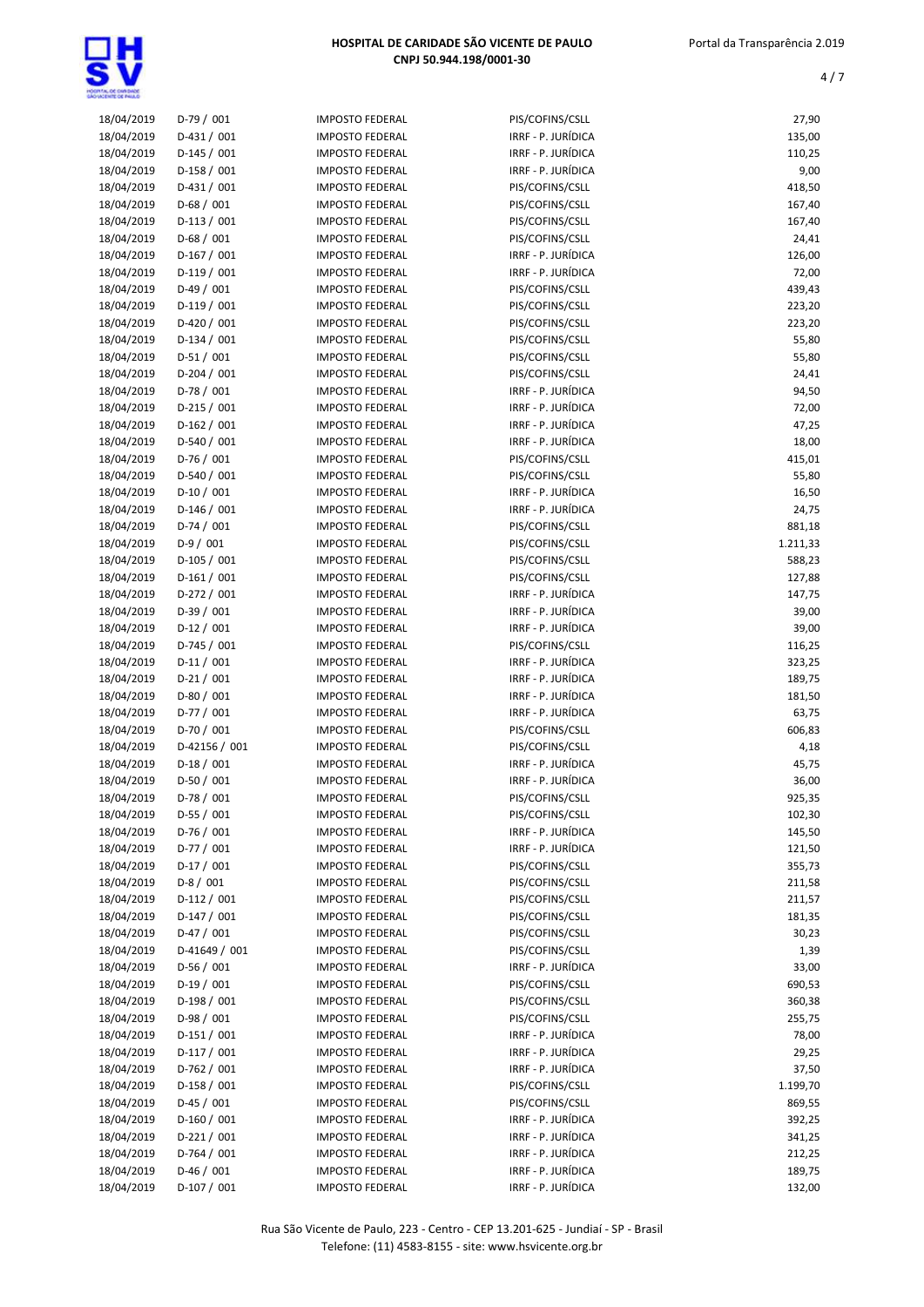| 18/04/2019 | $D-109/001$    | <b>IMPOSTO FEDERAL</b>     | INSS - P. JURÍDICA         | 3.300,00  |
|------------|----------------|----------------------------|----------------------------|-----------|
|            |                |                            |                            |           |
| 18/04/2019 | D-207 / 001    | <b>IMPOSTO FEDERAL</b>     | PIS/COFINS/CSLL            | 843,98    |
| 18/04/2019 | $D-97/001$     | <b>IMPOSTO FEDERAL</b>     | PIS/COFINS/CSLL            | 51,15     |
| 18/04/2019 | $D-139/001$    | <b>IMPOSTO FEDERAL</b>     | PIS/COFINS/CSLL            | 51,15     |
| 18/04/2019 | $D-164/001$    | <b>IMPOSTO FEDERAL</b>     | IRRF - P. JURÍDICA         | 249,75    |
| 18/04/2019 | $D-101/001$    | <b>IMPOSTO FEDERAL</b>     | IRRF - P. JURÍDICA         | 99,00     |
| 18/04/2019 | D-746 / 001    | <b>IMPOSTO FEDERAL</b>     | PIS/COFINS/CSLL            | 957,90    |
| 18/04/2019 | $D-260 / 001$  | <b>IMPOSTO FEDERAL</b>     | PIS/COFINS/CSLL            | 467,33    |
|            |                |                            |                            |           |
| 18/04/2019 | D-42156 / 001  | <b>IMPOSTO FEDERAL</b>     | IRRF - P. JURÍDICA         | 1,35      |
| 18/04/2019 | $D-69/001$     | <b>IMPOSTO FEDERAL</b>     | PIS/COFINS/CSLL            | 146,48    |
| 18/04/2019 | $D-419/001$    | <b>IMPOSTO FEDERAL</b>     | PIS/COFINS/CSLL            | 55,80     |
| 18/04/2019 | $D-17/001$     | <b>IMPOSTO FEDERAL</b>     | PIS/COFINS/CSLL            | 24,41     |
| 18/04/2019 | D-84 / 001     | <b>IMPOSTO FEDERAL</b>     | IRRF - P. JURÍDICA         | 126,00    |
| 18/04/2019 | D-128 / 001    | <b>IMPOSTO FEDERAL</b>     | IRRF - P. JURÍDICA         | 94,50     |
| 18/04/2019 | $D-219/001$    | <b>IMPOSTO FEDERAL</b>     | IRRF - P. JURÍDICA         | 31,50     |
| 18/04/2019 | $D-97/001$     | <b>IMPOSTO FEDERAL</b>     | IRRF - P. JURÍDICA         | 15,75     |
|            |                |                            |                            |           |
| 18/04/2019 | $D-112 / 001$  | <b>IMPOSTO FEDERAL</b>     | PIS/COFINS/CSLL            | 251,10    |
| 18/04/2019 | $D-202 / 001$  | <b>IMPOSTO FEDERAL</b>     | PIS/COFINS/CSLL            | 244,13    |
| 18/04/2019 | $D-163 / 001$  | <b>IMPOSTO FEDERAL</b>     | PIS/COFINS/CSLL            | 116,25    |
| 18/04/2019 | $D-133 / 001$  | <b>IMPOSTO FEDERAL</b>     | IRRF - P. JURÍDICA         | 72,00     |
| 18/04/2019 | $D-67/001$     | <b>IMPOSTO FEDERAL</b>     | IRRF - P. JURÍDICA         | 36,00     |
| 18/04/2019 | $D-82/001$     | <b>IMPOSTO FEDERAL</b>     | IRRF - P. JURÍDICA         | 27,00     |
| 18/04/2019 | $D-419/001$    | <b>IMPOSTO FEDERAL</b>     | IRRF - P. JURÍDICA         | 18,00     |
|            | $D-52/001$     | <b>IMPOSTO FEDERAL</b>     | PIS/COFINS/CSLL            | 809,10    |
| 18/04/2019 |                |                            |                            |           |
| 18/04/2019 | $D-15/001$     | <b>IMPOSTO FEDERAL</b>     | PIS/COFINS/CSLL            | 146,48    |
| 18/04/2019 | $D-118/001$    | <b>IMPOSTO FEDERAL</b>     | PIS/COFINS/CSLL            | 83,70     |
| 18/04/2019 | D-82 / 001     | <b>IMPOSTO FEDERAL</b>     | PIS/COFINS/CSLL            | 83,70     |
| 18/04/2019 | $D-154/001$    | <b>IMPOSTO FEDERAL</b>     | IRRF - P. JURÍDICA         | 47,25     |
| 18/04/2019 | $D-72/001$     | <b>IMPOSTO FEDERAL</b>     | IRRF - P. JURÍDICA         | 31,50     |
| 18/04/2019 | $D-52/001$     | <b>IMPOSTO FEDERAL</b>     | IRRF - P. JURÍDICA         | 261,00    |
| 18/04/2019 | $D-77/001$     | <b>IMPOSTO FEDERAL</b>     | IRRF - P. JURÍDICA         | 110,25    |
|            |                |                            |                            |           |
| 18/04/2019 | $D-165/001$    | <b>IMPOSTO FEDERAL</b>     | IRRF - P. JURÍDICA         | 72,00     |
| 18/04/2019 | $D-422 / 001$  | <b>IMPOSTO FEDERAL</b>     | IRRF - P. JURÍDICA         | 15,75     |
| 18/04/2019 | D-82 / 001     | <b>IMPOSTO FEDERAL</b>     | PIS/COFINS/CSLL            | 537,08    |
| 18/04/2019 | $D-127/001$    | <b>IMPOSTO FEDERAL</b>     | PIS/COFINS/CSLL            | 463,84    |
| 18/04/2019 | $D-83 / 001$   | <b>IMPOSTO FEDERAL</b>     | PIS/COFINS/CSLL            | 122,05    |
| 18/04/2019 | $D-67/001$     | <b>IMPOSTO FEDERAL</b>     | PIS/COFINS/CSLL            | 111,60    |
| 18/04/2019 | $D-116/001$    | <b>IMPOSTO FEDERAL</b>     | IRRF - P. JURÍDICA         | 99,00     |
| 18/04/2019 | $D-421/001$    | <b>IMPOSTO FEDERAL</b>     | IRRF - P. JURÍDICA         | 55,12     |
| 18/04/2019 | $D-9/001$      | <b>IMPOSTO FEDERAL</b>     | IRRF - P. JURÍDICA         |           |
|            |                |                            |                            | 15,75     |
| 18/04/2019 | $D-165/001$    | <b>IMPOSTO FEDERAL</b>     | IRRF - P. JURÍDICA         | 15,75     |
| 18/04/2019 | $D-116/001$    | <b>IMPOSTO FEDERAL</b>     | PIS/COFINS/CSLL            | 306,90    |
| 18/04/2019 | $D-165/001$    | <b>IMPOSTO FEDERAL</b>     | PIS/COFINS/CSLL            | 223,20    |
| 18/04/2019 | $D-407/001$    | <b>IMPOSTO FEDERAL</b>     | PIS/COFINS/CSLL            | 244,13    |
| 18/04/2019 | $D-143 / 001$  | <b>IMPOSTO FEDERAL</b>     | PIS/COFINS/CSLL            | 170,89    |
| 18/04/2019 | $D-16/001$     | <b>IMPOSTO FEDERAL</b>     | PIS/COFINS/CSLL            | 48,83     |
| 18/04/2019 | $D-205/001$    | <b>IMPOSTO FEDERAL</b>     | PIS/COFINS/CSLL            | 24,41     |
|            |                | <b>IMPOSTO FEDERAL</b>     | IRRF - P. JURÍDICA         |           |
| 18/04/2019 | $D-118/001$    |                            |                            | 27,00     |
| 18/04/2019 | $D-133 / 001$  | <b>IMPOSTO FEDERAL</b>     | PIS/COFINS/CSLL            | 223,20    |
| 18/04/2019 | D-09/12 / 001  | <b>IMPOSTO FEDERAL</b>     | IRRF ALUGUÉL               | 333,12    |
| 18/04/2019 | $D-166/001$    | <b>IMPOSTO FEDERAL</b>     | IRRF - P. JURÍDICA         | 54,00     |
| 18/04/2019 | $D-163 / 001$  | <b>IMPOSTO FEDERAL</b>     | IRRF - P. JURÍDICA         | 37,50     |
| 18/04/2019 | $D-75/001$     | <b>IMPOSTO FEDERAL</b>     | PIS/COFINS/CSLL            | 341,78    |
| 18/04/2019 | $D-112 / 001$  | <b>IMPOSTO FEDERAL</b>     | IRRF - P. JURÍDICA         | 81,00     |
| 18/04/2019 | $D-157/001$    | <b>IMPOSTO FEDERAL</b>     | IRRF - P. JURÍDICA         | 54,00     |
|            | $D-34/001$     | <b>IMPOSTO FEDERAL</b>     | IRRF - P. JURÍDICA         |           |
| 18/04/2019 |                |                            |                            | 39,38     |
| 18/04/2019 | $D-161/001$    | <b>IMPOSTO FEDERAL</b>     | IRRF - P. JURÍDICA         | 15,75     |
| 18/04/2019 | $D-68/001$     | <b>IMPOSTO FEDERAL</b>     | IRRF - P. JURÍDICA         | 15,75     |
| 18/04/2019 | $D-157/001$    | <b>IMPOSTO FEDERAL</b>     | PIS/COFINS/CSLL            | 167,40    |
| 18/04/2019 | $D-166/001$    | <b>IMPOSTO FEDERAL</b>     | PIS/COFINS/CSLL            | 167,40    |
| 18/04/2019 | MARÇO/19 / 001 | <b>INSS-CONTR REPASSAR</b> | INSS FOLHA MARÇO/2019      | 29.275,46 |
| 18/04/2019 | MARÇO/19 / 001 | <b>INSS-CONTR REPASSAR</b> | INSS FOLHA MARÇO/2019      | 12.642,53 |
| 18/04/2019 | FEV/19 / 001   | <b>IRRF A REPASSAR</b>     | IRRF FOLHA FEVEREIRO/2019  | 23.789,92 |
|            |                |                            |                            |           |
| 18/04/2019 | ABRIL/19 / 001 | IRRF A REPASSAR            | IRRF FÉRIAS FOLHA ABRIL/19 | 1.679,60  |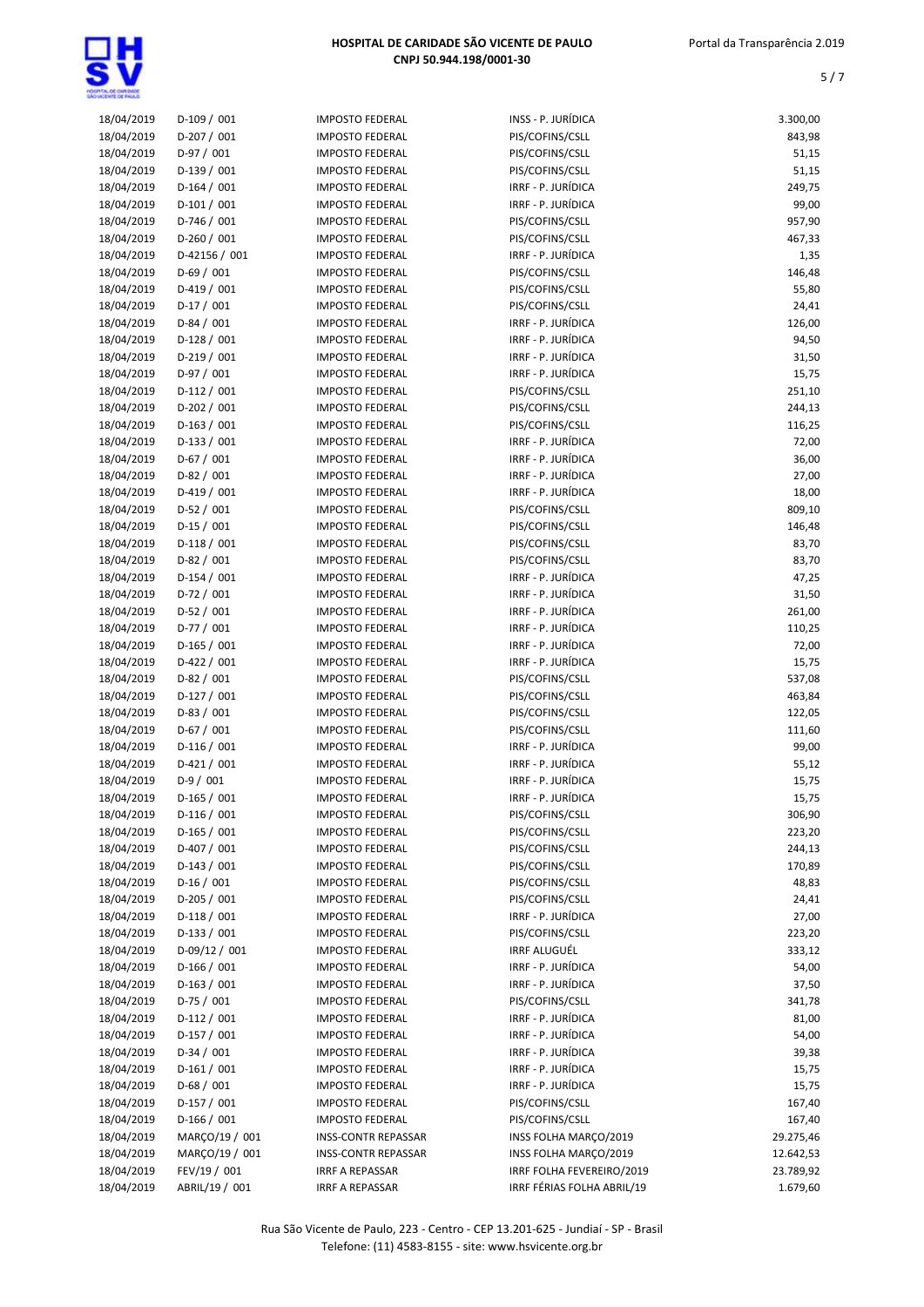|                          |                                  | <b>IRRF A REPASSAR</b>          | IRRF FÉRIAS FOLHA ABRIL/19                      |                      |
|--------------------------|----------------------------------|---------------------------------|-------------------------------------------------|----------------------|
| 18/04/2019<br>18/04/2019 | ABRIL/19 / 001<br>MARÇO/19 / 001 | <b>IRRF A REPASSAR</b>          | <b>IRRF FÉRIAS</b>                              | 2.717,50             |
|                          | FEV/19 / 001                     | <b>IRRF A REPASSAR</b>          |                                                 | 30,86                |
| 18/04/2019               |                                  | <b>RESCISÕES</b>                | IRRF FOLHA FEVEREIRO/2019<br><b>RESCISÃO</b>    | 11.269,57            |
| 18/04/2019<br>18/04/2019 | RESCISÃO                         | SERVS MÉDICOS COMPL - PJ        |                                                 | 955,39               |
|                          | 164/001<br>171 / 001             | SERVS MÉDICOS COMPL - PJ        | <b>HEFSERVIÇOS</b><br><b>OLIVEIRA E FREITAS</b> | 563,10<br>5.631,00   |
| 18/04/2019               |                                  |                                 |                                                 |                      |
| 18/04/2019               | 116 / 001                        | SERVS MÉDICOS COMPL - PJ        | LILIANE COELHO NEVES                            | 5.067,90             |
| 18/04/2019               | 83 / 001                         | SERVS MÉDICOS COMPL - PJ        | <b>GARCIA E ROSSONI</b>                         | 1.689,30             |
| 18/04/2019               | 196 / 001                        | SERVS MÉDICOS COMPL - PJ        | <b>MED SALVA</b>                                | 5.067,90             |
| 18/04/2019               | 175 / 001                        | SERVS MÉDICOS COMPL - PJ        | <b>OLIVEIRA E FREITAS</b>                       | 1.689,30             |
| 18/04/2019               | 430 / 001                        | SERVS MÉDICOS COMPL - PJ        | <b>ONCO PELVIC</b>                              | 5.631,00             |
| 18/04/2019               | 176 / 001                        | SERVS MÉDICOS COMPL - PJ        | <b>OLIVEIRA E FREITAS</b>                       | 2.815,50             |
| 18/04/2019               | 158 / 001                        | SERVS MÉDICOS COMPL - PJ        | <b>SOUSA MARQUES</b>                            | 1.126,20             |
| 18/04/2019               | 215 / 001                        | SERVS MÉDICOS COMPL - PJ        | <b>HEBECLIN</b>                                 | 2.815,50             |
| 18/04/2019               | 551 / 001                        | SERVS MÉDICOS COMPL - PJ        | PRIMULA SERVIÇOS                                | 2.252,40             |
| 18/04/2019               | 173 / 001                        | SERVS MÉDICOS COMPL - PJ        | <b>OLIVEIRA E FREITAS</b>                       | 2.346,25             |
| 18/04/2019               | 137 / 001                        | SERVS MÉDICOS COMPL - PJ        | POLETO E PETEK                                  | 5.631,00             |
| 18/04/2019               | 429 / 001                        | SERVS MÉDICOS COMPL - PJ        | <b>ONCO PELVIC</b>                              | 2.252,40             |
| 18/04/2019               | 172 / 001                        | SERVS MÉDICOS COMPL - PJ        | <b>OLIVEIRA E FREITAS</b>                       | 2.346,25             |
| 18/04/2019               | 115 / 001                        | SERVS MÉDICOS COMPL - PJ        | LILIANE COELHO NEVES                            | 5.631,00             |
| 18/04/2019               | 170 / 001                        | SERVS MÉDICOS COMPL - PJ        | <b>OLIVEIRA E FREITAS</b>                       | 7.320,30             |
| 18/04/2019               | 55 / 001                         | SERVS MÉDICOS COMPL - PJ        | <b>ERES</b>                                     | 9.009,60             |
| 18/04/2019               | 18 / 001                         | SERVS MÉDICOS COMPL - PJ        | <b>CUNHA E TIAGO</b>                            | 3.600,00             |
| 18/04/2019               | 174 / 001                        | SERVS MÉDICOS COMPL - PJ        | <b>OLIVEIRA E FREITAS</b>                       | 572,10               |
| 18/04/2019               | 118 / 001                        | SERVS MÉDICOS COMPL - PJ        | STROHER SERVIÇOS MÉD.                           | 8.446,50             |
| 18/04/2019               | 163 / 001                        | SERVS MÉDICOS COMPL - PJ        | H E F SERVIÇOS                                  | 5.067,90             |
| 18/04/2019               | 208 / 001                        | SERVS MÉDICOS COMPL - PJ        | <b>LIGER RISO</b>                               | 1.126,20             |
| 18/04/2019               | 82 / 001                         | SERVS MÉDICOS COMPL - PJ        | <b>GARCIA E ROSSONI</b>                         | 1.126,20             |
| 18/04/2019               | 54 / 001                         | SERVS MÉDICOS COMPL - PJ        | <b>ERES</b>                                     | 5.631,00             |
| 18/04/2019               | 157 / 001                        | SERVS MÉDICOS COMPL - PJ        | SOUSA MARQUES                                   | 572,10               |
| 18/04/2019               | 268176 / 001                     | <b>TELEFONE</b>                 | <b>VIVO</b>                                     | 167,83               |
| 18/04/2019               | 268177 / 001                     | <b>TELEFONE</b>                 | <b>VIVO</b>                                     | 124,79               |
| 22/04/2019               | MARCO/19 / 001                   | VRS A REPASSAR-FOLHA            | MENSALIDADE SIND. SAÚDE                         | 721,60               |
| 22/04/2019               | MARÇO/19 / 001                   | VRS A REPASSAR-FOLHA            | MENSALIDADE SIND. SAÚDE                         | 220,80               |
| 23/04/2019               | <b>PROCESSO</b>                  | <b>DESPS LEGAIS E JURÍDICAS</b> | HONORÁRIOS PRÉVIOS PROCESSO                     | 800,00               |
| 23/04/2019               | <b>FGTS RESCISÃO</b>             | <b>FGTS RESCISÓRIO</b>          | <b>GRRF RESCISÃO</b>                            | 15.301,37            |
| 23/04/2019               | 45482 / 001                      | <b>GASES MEDICINAIS</b>         | <b>IBG CRYO FILIAL</b>                          | 1.028,26             |
| 23/04/2019               | 10853 / 001                      | MATERIAL LABORATÓRIO            | CINCO CIRÚRGICA                                 | 645,00               |
| 23/04/2019               | <b>RESCISÃO</b>                  | <b>RESCISÕES</b>                | <b>RESCISÃO</b>                                 | 6.935,12             |
| 25/04/2019               | D-35622 / 001                    | <b>IMPOSTO MUNICIPAL</b>        | <b>ISS - TERCEIROS 3%</b>                       | 17,37                |
| 25/04/2019               | D-109 / 001                      | <b>IMPOSTO MUNICIPAL</b>        | <b>ISS - TERCEIROS 3%</b>                       | 998,10               |
| 25/04/2019               | 81/001                           | SERVS MÉDICOS COMPL - PJ        | MARCELA SCHWARZ                                 | 1.200,00             |
| 25/04/2019               | 120 / 001                        | SERVS MÉDICOS COMPL - PJ        | MP JUNDIAÍ SERVIÇOS                             | 4.504,80             |
| 25/04/2019               | 225 / 001                        | SERVS MÉDICOS COMPL - PJ        | LUIS ANEZ                                       | 572,10               |
| 25/04/2019               | 74 / 001                         | SERVS MÉDICOS COMPL - PJ        | <b>CERES SARMENTO</b>                           | 5.067,90             |
| 25/04/2019               | 436 / 001                        | SERVS MÉDICOS COMPL - PJ        | CLÍNICA MÉDICA LEÃO                             | 10.135,80            |
| 25/04/2019               |                                  |                                 |                                                 |                      |
| 25/04/2019               |                                  |                                 |                                                 |                      |
|                          | 209 / 001                        | SERVS MÉDICOS COMPL - PJ        | <b>LIGER RISO</b>                               | 1.126,20             |
|                          | 51 / 001                         | SERVS MÉDICOS COMPL - PJ        | <b>DEBORA LOPES</b>                             | 7.800,00             |
| 25/04/2019               | 69 / 001                         | SERVS MÉDICOS COMPL - PJ        | <b>BENTO BERG</b>                               | 563,10               |
| 25/04/2019               | 220 / 001                        | SERVS MÉDICOS COMPL - PJ        | <b>LUIS ANEZ</b>                                | 572,10               |
| 25/04/2019               | 72 / 001                         | SERVS MÉDICOS COMPL - PJ        | <b>CERES SARMENTO</b>                           | 1.689,30             |
| 25/04/2019               | 85 / 001                         | SERVS MÉDICOS COMPL - PJ        | <b>TAVARES TEIXEIRA</b>                         | 2.252,40             |
| 25/04/2019               | 50 / 001                         | SERVS MÉDICOS COMPL - PJ        | <b>DEBORA LOPES</b>                             | 3.600,00             |
| 25/04/2019               | 83 / 001                         | SERVS MÉDICOS COMPL - PJ        | ARIANNIS OCANA DOMIN                            | 9.450,00             |
| 25/04/2019               | 854828 / 001                     | <b>VALE TRANSPORTE</b>          | TRANSURB                                        | 65,50                |
| 25/04/2019               | 854814 / 001                     | <b>VALE TRANSPORTE</b>          | TRANSURB                                        | 65,50                |
| 26/04/2019               | 217458 / 001                     | IMPRESSOS E MATL DE EXP.        | AUTOPEL AUTOMAÇÃO                               | 2.232,00             |
| 26/04/2019               | 100978 / 001                     | MATERIAL DE LIMPEZA             | <b>ITW FLUIDS E HYGIENE</b>                     | 2.743,86             |
| 26/04/2019               | 42734 / 001                      | SERVS MÉDICOS REPASSE - PJ      | <b>ICON</b>                                     | 225,24               |
| 29/04/2019               | 1545314 / 002                    | DROGAS E MEDICAMENTOS           | EUROFARMA 69                                    | 378,00               |
| 29/04/2019               | MAIO/19 / 001                    | FÉRIAS                          | FÉRIAS FOLHA MAIO/19                            | 6.600,61             |
| 29/04/2019               | MAIO/19 / 001                    | FÉRIAS                          | FÉRIAS FOLHA MAIO/19                            | 45.602,78            |
| 29/04/2019<br>29/04/2019 | MAIO/19 / 001<br>MAIO/19 / 001   | FÉRIAS<br>FÉRIAS                | FÉRIAS FOLHA MAIO/19<br>FÉRIAS FOLHA MAIO/19    | 2.245,70<br>5.766,37 |